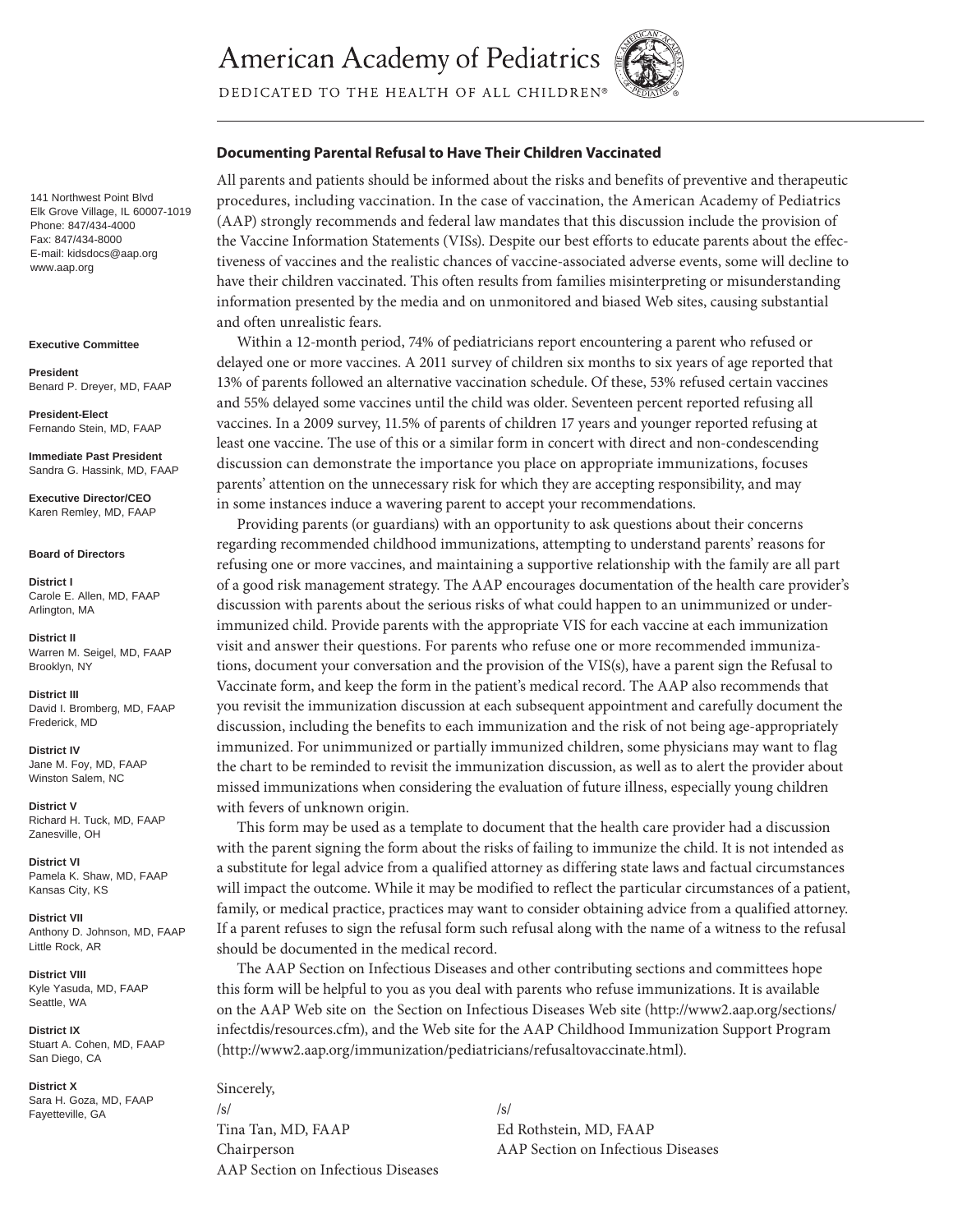Child's  $ID#$ 

Parent's/Guardian's Name

My child's doctor/nurse,  $\equiv$ 

has advised me that my child (named above) should receive the following vaccines:

| <b>Recommended</b>                                                 | <b>Declined</b> |
|--------------------------------------------------------------------|-----------------|
| Hepatitis B vaccine                                                |                 |
| Diphtheria, tetanus, acellular pertussis<br>(DTaP or Tdap) vaccine |                 |
| Diphtheria tetanus (DT or Td) vaccine                              |                 |
| Haemophilus influenzae type b (Hib) vaccine                        |                 |
| Pneumococcal conjugate or polysaccharide vaccine                   |                 |
| Inactivated poliovirus (IPV) vaccine                               |                 |
| Measles-mumps-rubella (MMR) vaccine                                |                 |
| Varicella (chickenpox) vaccine                                     |                 |
| Influenza (flu) vaccine                                            |                 |
| Meningococcal conjugate or polysaccharide vaccine                  |                 |
| Hepatitis A vaccine                                                |                 |
| Rotavirus vaccine                                                  |                 |
| Human papillomavirus (HPV) vaccine                                 |                 |
| Other                                                              |                 |

I have been provided with and given the opportunity to read each Vaccine Information Statement from the Centers for Disease Control and Prevention explaining the vaccine(s) and the disease(s) it prevents for each of the vaccine(s) checked as recommended and which I have declined, as indicated above. I have had the opportunity to discuss the recommendation and my refusal with my child's doctor or nurse, who has answered all of my questions about the recommended vaccine(s). A list of reasons for vaccinating, possible health consequences of non-vaccination, and possible side effects of each vaccine is available at www.cdc.gov/vaccines/pubs/vis/default.htm. I understand the following:

- $\blacksquare$  The purpose of and the need for the recommended vaccine(s).
- The risks and benefits of the recommended vaccine(s).
- <sup>n</sup> That some vaccine-preventable diseases are common in other countries and that my unvaccinated child could easily get one of these diseases while traveling or from a traveler.
- <sup>n</sup> If my child does not receive the vaccine(s) according to the medically accepted schedule, the consequences may include
	- Contracting the illness the vaccine is designed to prevent (the outcomes of these illnesses may include one or more of the following: certain types of cancer, pneumonia, illness requiring hospitalization, death, brain damage, paralysis, meningitis, seizures, and deafness; other severe and permanent effects from these vaccine-preventable diseases are possible as well).
	- Transmitting the disease to others (including those too young to be vaccinated or those with immune problems), possibly requiring my child to stay out of child care or school and requiring someone to miss work to stay home with my child during disease outbreaks.
- <sup>n</sup> My child's doctor and the American Academy of Pediatrics, the American Academy of Family Physicians, and the Centers for Disease Control and Prevention all strongly recommend that the vaccine(s) be given according to recommendations.

Nevertheless, I have decided at this time to decline or defer the vaccine(s) recommended for my child, as indicated above, by checking the appropriate box under the column titled "Declined." I know that failure to follow the recommendations about vaccination may endanger the health or life of my child and others with whom my child might come into contact. I therefore agree to tell all health care professionals in all settings what vaccines my child has not received because he or she may need to be isolated or may require immediate medical evaluation and tests that might not be necessary if my child had been vaccinated.

I know that I may readdress this issue with my child's doctor or nurse at any time and that I may change my mind and accept vaccination for my child any time in the future.

I acknowledge that I have read this document in its entirety and fully understand it.

|                                                                                                                                |  |                          | Date: $\qquad \qquad$                                                                                                                                                                                                                |  |
|--------------------------------------------------------------------------------------------------------------------------------|--|--------------------------|--------------------------------------------------------------------------------------------------------------------------------------------------------------------------------------------------------------------------------------|--|
|                                                                                                                                |  |                          |                                                                                                                                                                                                                                      |  |
| I have had the opportunity to rediscuss my decision not to vaccinate my child and still decline the recommended immunizations. |  |                          |                                                                                                                                                                                                                                      |  |
| Parent's Initials: _________________________                                                                                   |  | Date: Parent's Initials: | Date: <u>Date: Electronic Contract Contract Contract Contract Contract Contract Contract Contract Contract Contract Contract Contract Contract Contract Contract Contract Contract Contract Contract Contract Contract Contract </u> |  |
|                                                                                                                                |  |                          |                                                                                                                                                                                                                                      |  |



**American Academy of Pediatrics** DEDICATED TO THE HEALTH OF ALL CHILDREN®